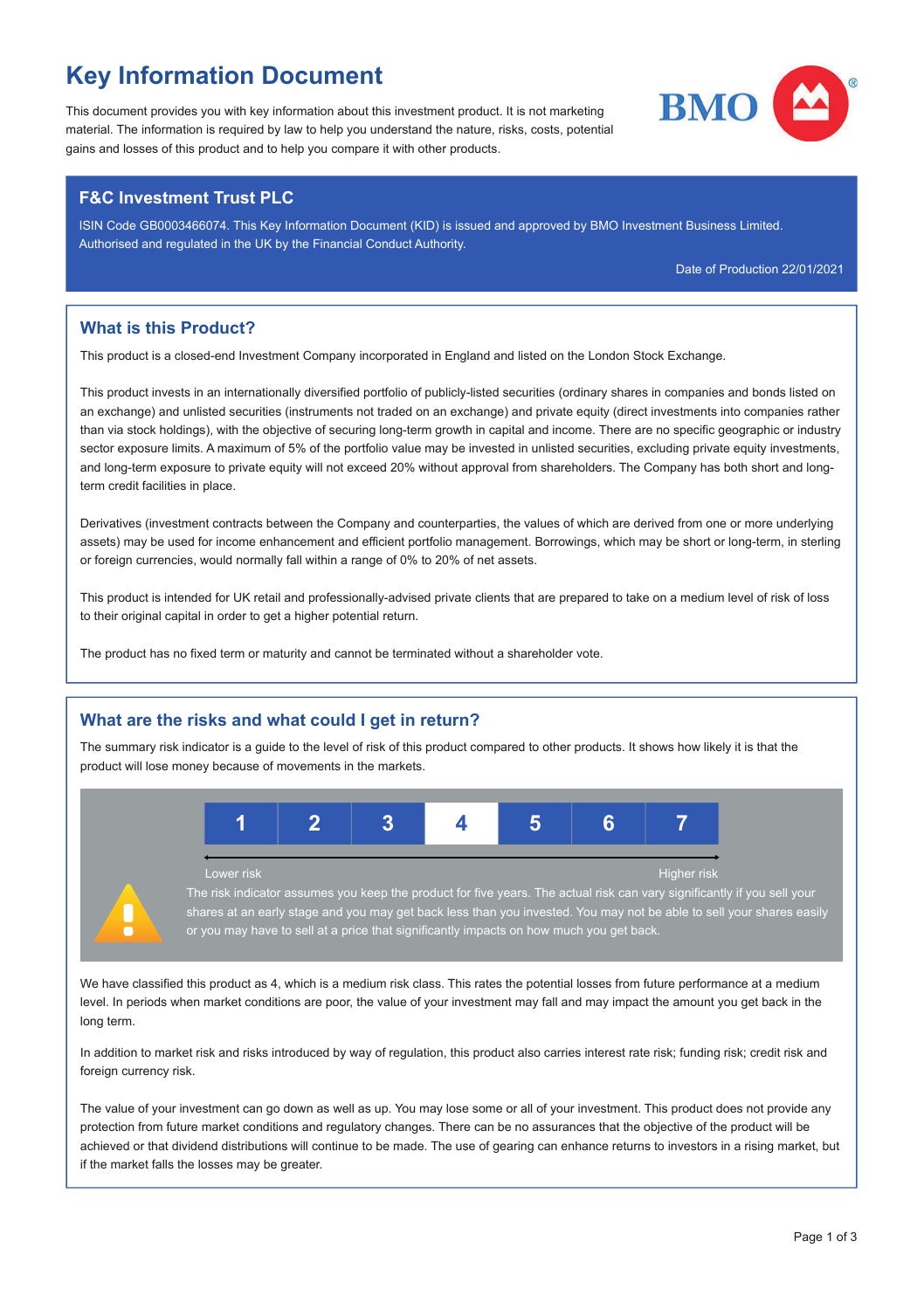#### What are the risks and what could I get in return? (continued)

Assuming you invest £10,000, this table shows how your investment could perform and what you could get back over the next 5 years under different scenarios. You can compare them with the scenarios of other products. The scenarios presented are an estimate of future performance based on evidence from the past but are not an exact indicator. What you get will depend on how the market performs and how long you keep the investment. Market developments in the future cannot be accurately predicted. The scenarios shown are only an indication of some of the possible outcomes based on recent returns. Actual returns could be lower.

The figures shown include all the costs of the product itself, where applicable, but do not include all the costs that you may pay to your advisor or plan manager, or local transaction taxes.

| <b>Investment £10,000</b> |                                                |           |           |                                            |  |  |
|---------------------------|------------------------------------------------|-----------|-----------|--------------------------------------------|--|--|
| <b>Scenarios</b>          |                                                | 1 year    | 3 years   | 5 years<br>(Recommended<br>holding period) |  |  |
| Stress scenario           | What you might get back after costs            | £1.401    | £5.076    | £4.066                                     |  |  |
|                           | Average return each year                       | $-85.99%$ | $-20.23%$ | $-16.47%$                                  |  |  |
| Unfavourable scenario     | What you might get back after costs            | £8.967    | £9.757    | £11.210                                    |  |  |
|                           | Average return each year                       | $-10.33%$ | $-0.82%$  | 2.31%                                      |  |  |
| Moderate scenario         | What you might get back after costs            | £11,403   | £14,771   | £19,134                                    |  |  |
|                           | Average return each year                       | 14.03%    | 13.89%    | 13.86%                                     |  |  |
| Favourable scenario       | What you might get back after costs<br>£14,411 |           | £22.225   | £32,459                                    |  |  |
|                           | Average return each year                       | 44.11%    | 30.50%    | 26.55%                                     |  |  |

# What happens if the Company is unable to pay out?

The Company's shares are listed on the London Stock Exchange. Should the Company be liquidated, the amount you receive for your holding will be based on the value of assets available for distribution after all other liabilities, but before shareholders, have been paid. Shareholders in this company do not have the right to make a claim to the Financial Services Compensation Scheme in the event that the Company is unable to pay out.

#### What are the costs?

The Reduction in Yield (RIY) shows what impact the total costs you pay will have on the investment return you might get. The total costs take into account one-off, ongoing and incidental costs. The amounts shown below are the cumulative costs of the product itself depending on how long you remain invested. The figures assume you invest £10,000. The figures are estimates and may change in the future. The person selling or advising you about this product may charge you other costs. If so, that person will provide you with information about those costs and show you the impact that all costs will have on your investment over time.

| <b>Investment £10,000</b>       |                             |                              |       |  |  |  |
|---------------------------------|-----------------------------|------------------------------|-------|--|--|--|
| <b>Scenarios</b>                | If you cash in after 1 year | If you cash in after 3 years |       |  |  |  |
| Total costs                     | £137                        | £464                         | £877  |  |  |  |
| Impact on return (RIY) per year | 1.20%                       | 1.20%                        | 1.20% |  |  |  |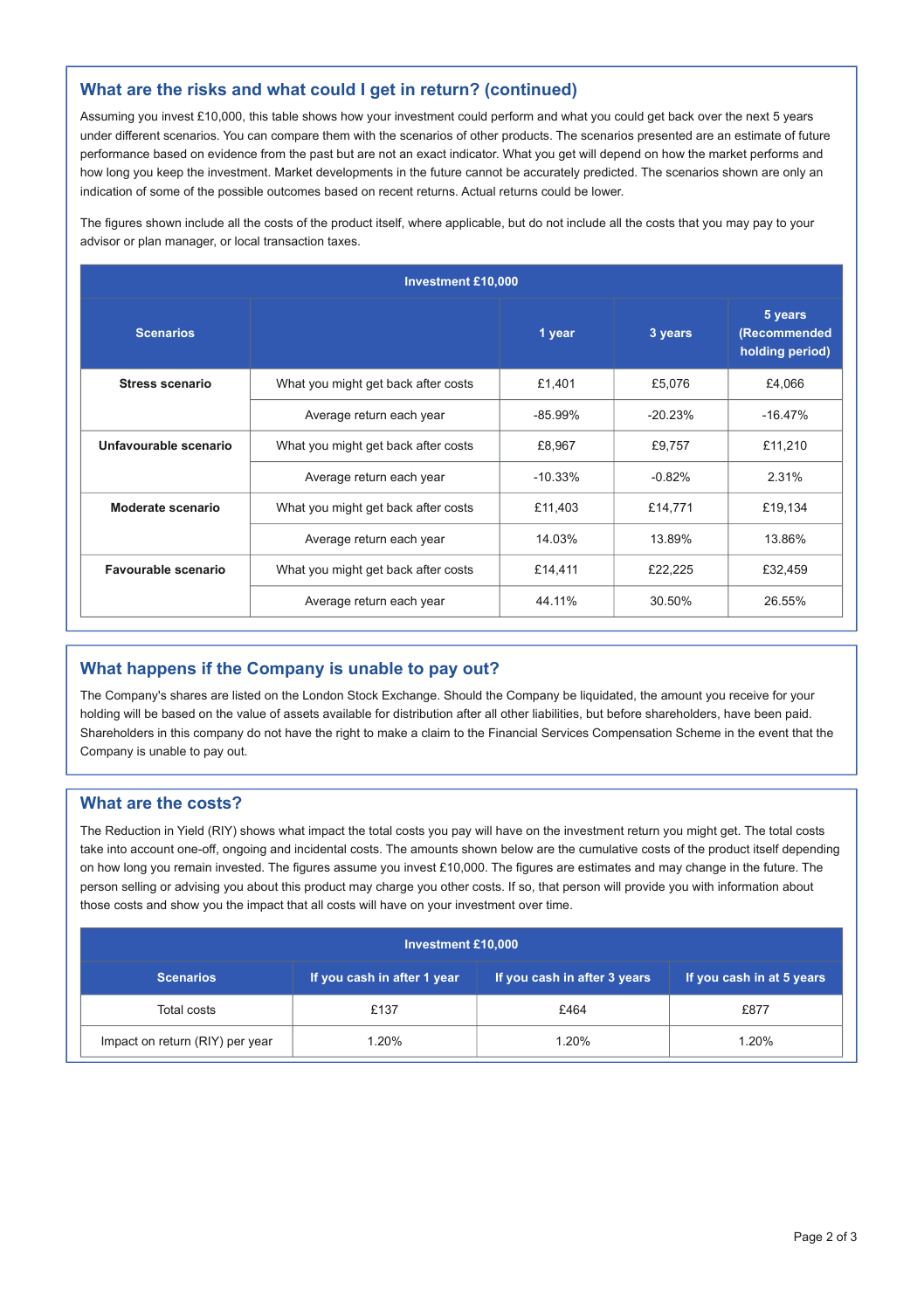# What are the costs? (continued)

The table below shows the impact of the different types of costs on the return you might get, and the meaning of the different cost categories.

| This table shows the impact on return per year |                                       |       |                                                                                                                                             |  |  |
|------------------------------------------------|---------------------------------------|-------|---------------------------------------------------------------------------------------------------------------------------------------------|--|--|
| One-off costs                                  | <b>Entry costs</b>                    | N/A   | The impact of the costs you pay when entering your investment. There is 0.5%<br>UK government stamp duty to pay on purchases                |  |  |
|                                                | Exit costs                            | N/A   | The impact of the costs of exiting your investment.                                                                                         |  |  |
| <b>Ongoing costs</b>                           | <b>Portfolio transaction</b><br>costs | 0.39% | The impact of the costs of us buying and selling underlying investments for the<br>product.                                                 |  |  |
|                                                | Other ongoing costs                   | 0.81% | The impact of the costs that are incurred each year in managing your<br>investments including those incurred by any underlying investments. |  |  |
| Incidental costs                               | Performance fees                      | 0.01% |                                                                                                                                             |  |  |
|                                                | <b>Carried interests</b>              | N/A   |                                                                                                                                             |  |  |

#### How long should I hold it and can I take money out early?

There is no minimum or maximum required period for investors to hold shares in this product, but the shares may not be suitable for investors intending to hold them for less than five years. Investors may sell their shares at any time without penalty through a broker, private investor plan administrator or adviser.

The sale price will be determined at arms' length based on trading prices at the time on the London Stock Exchange and will not necessarily be equal to the net asset value per share of F&C Investment Trust PLC. The share price is updated regularly on the website www.fandcit.com. Market values may go down as well as up over short and long periods and so investors should invest with a view to long term returns. The amount investors get back will be influenced by the market factors at the time of sale and by the charges levied by the broker/plan manager. If you sell your shares before the end of the recommended holding period you may increase the risk of receiving back less than you invested.

#### How can I complain?

BMO Plans: If you have concerns about this product or service and have purchased it through a BMO plan, you can contact us by writing to Investor Relations Manager, BMO Investment Business Limited, Quartermile 4, 7a Nightingale Way, Edinburgh, EH3 9EG, via email at investor.relations@bmogam.com, or by phone: 0345 601 3313 (9am - 5pm weekdays).

Direct Shareholders: If you have concerns about this product and have purchased it through another provider, then please contact the Company Secretary by writing to F&C Investment Trust PLC, Exchange House, Primrose Street, London, EC2A 2NY, UK or by phone 020 7628 8000. Should you have a complaint about any transaction through your broker, plan administrator or adviser, you should contact that person or organisation directly.

As a shareholder of F&C Investment Trust PLC, you do not have a right to complain to the Financial Ombudsman Service (FOS) in the UK about the management of F&C Investment Trust PLC or the Product.

#### Other relevant information

You may obtain further information about F&C Investment Trust PLC from the website www.fandcit.com including this document; the last five years' annual and interim reports; the Investor Disclosure Document; and the latest share price. Alternatively, you may write to the Company Secretary, F&C Investment Trust PLC, at: Exchange House, Primrose Street, London, EC2A 2NY, UK.